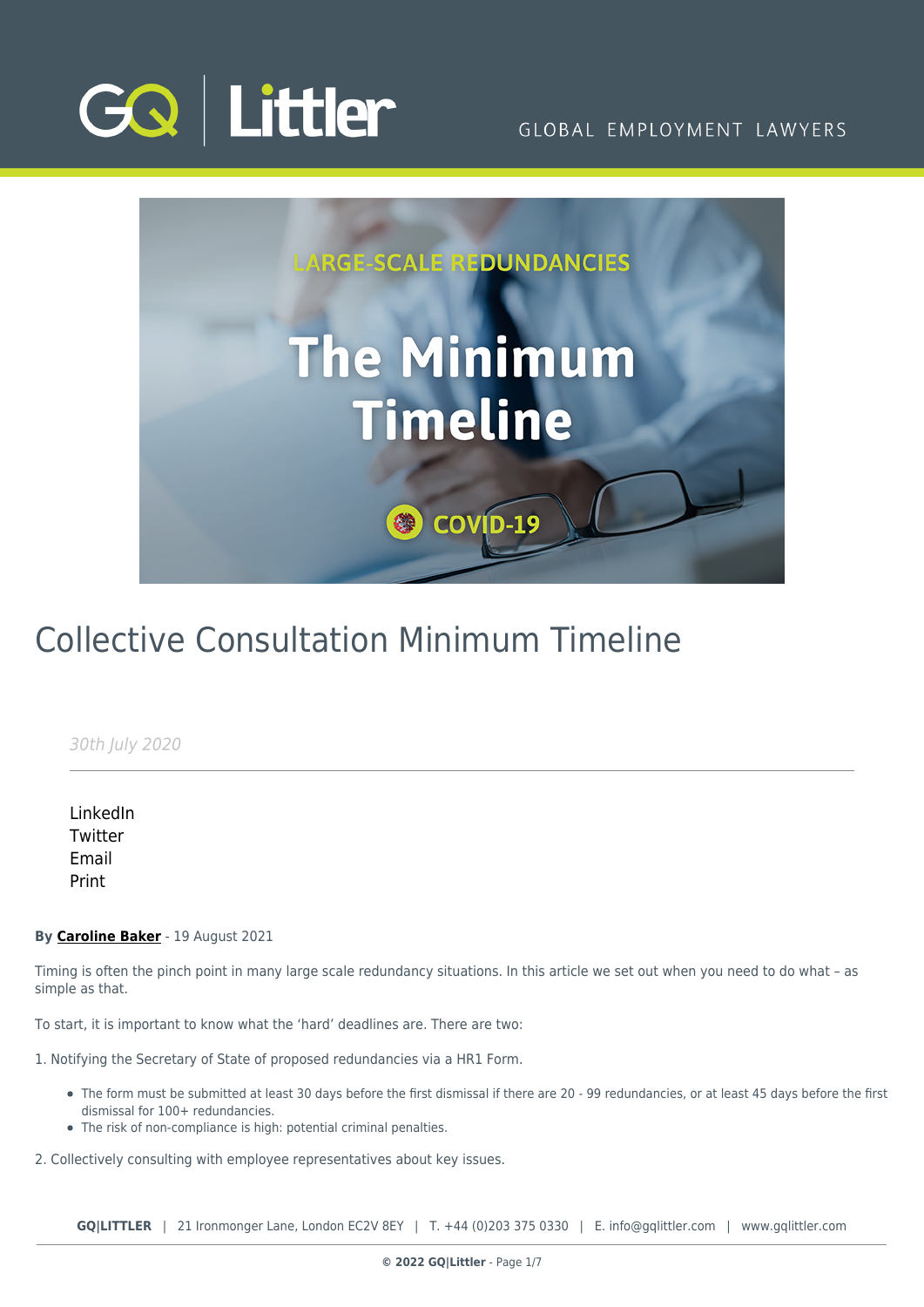

- Employers must commence consultation in "good time" and at least 30 days before the first dismissal.
- The risk of non-compliance is also high: up to 90 days' pay per affected employee (called a "Protective Award").

These deadlines are important to bear in mind, although they are not the only timing considerations.

Collective consultations often involve electing representatives, they are document heavy (which requires a lot of preparation) and there are inevitable lags in the process.

To help explain the timeline we will use an example of the fictional company Flyby:

- Flyby wants to make redundancies before it is required to contribute to furlough costs on 1 August.
- This means that redundancies would need to take place on or before the 31 July.

There are 40 redundancies proposed.

**Step 1:** The consultation with the representatives must start at least 30 days before 31 July, and the HR1 Form must also be filed within this timeframe, which means that we need to start the consultation by 1 July.

### Flyby: Collective consultation minimum timeline



**Step 2:** There are some actions which need to be taken before the consultation has begun. In particular, you usually speak with all of the affected employees at a townhall style meeting (which can be virtual) to notify them of the proposals and to start the process of electing representatives.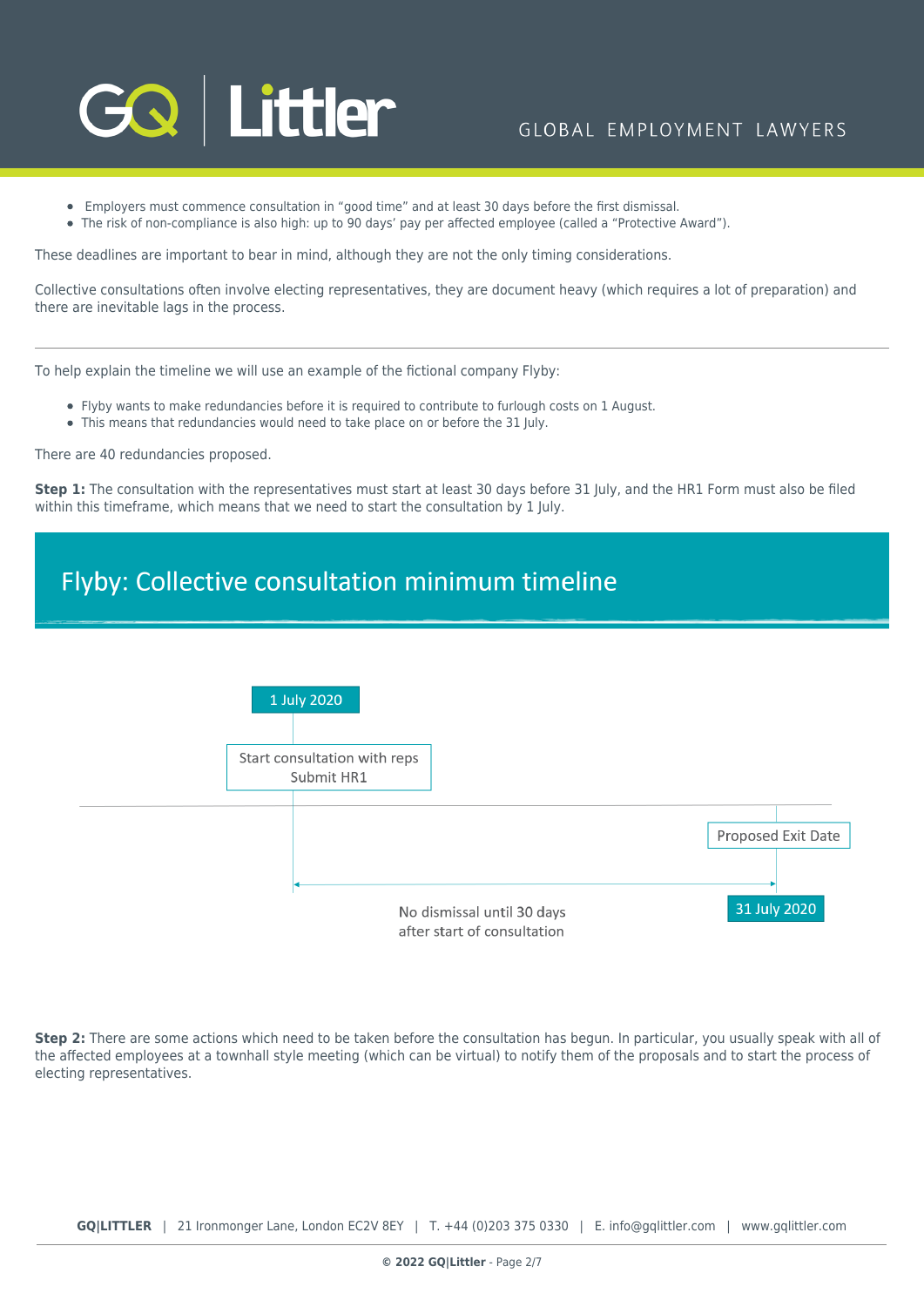

### Flyby: Collective consultation minimum timeline



**Step 3:** Of course, to be ready for that townhall meeting you will need to have prepared initial documentation to give to the employees after the townhall to explain the proposals and to kick off the representative election process (if required) and the townhall itself will require some planning. See [here](https://www.gqlittler.com/resources/news-and-views/large-scale-redundancies-election-of-employee-reps.htm) for further information regarding electing reps.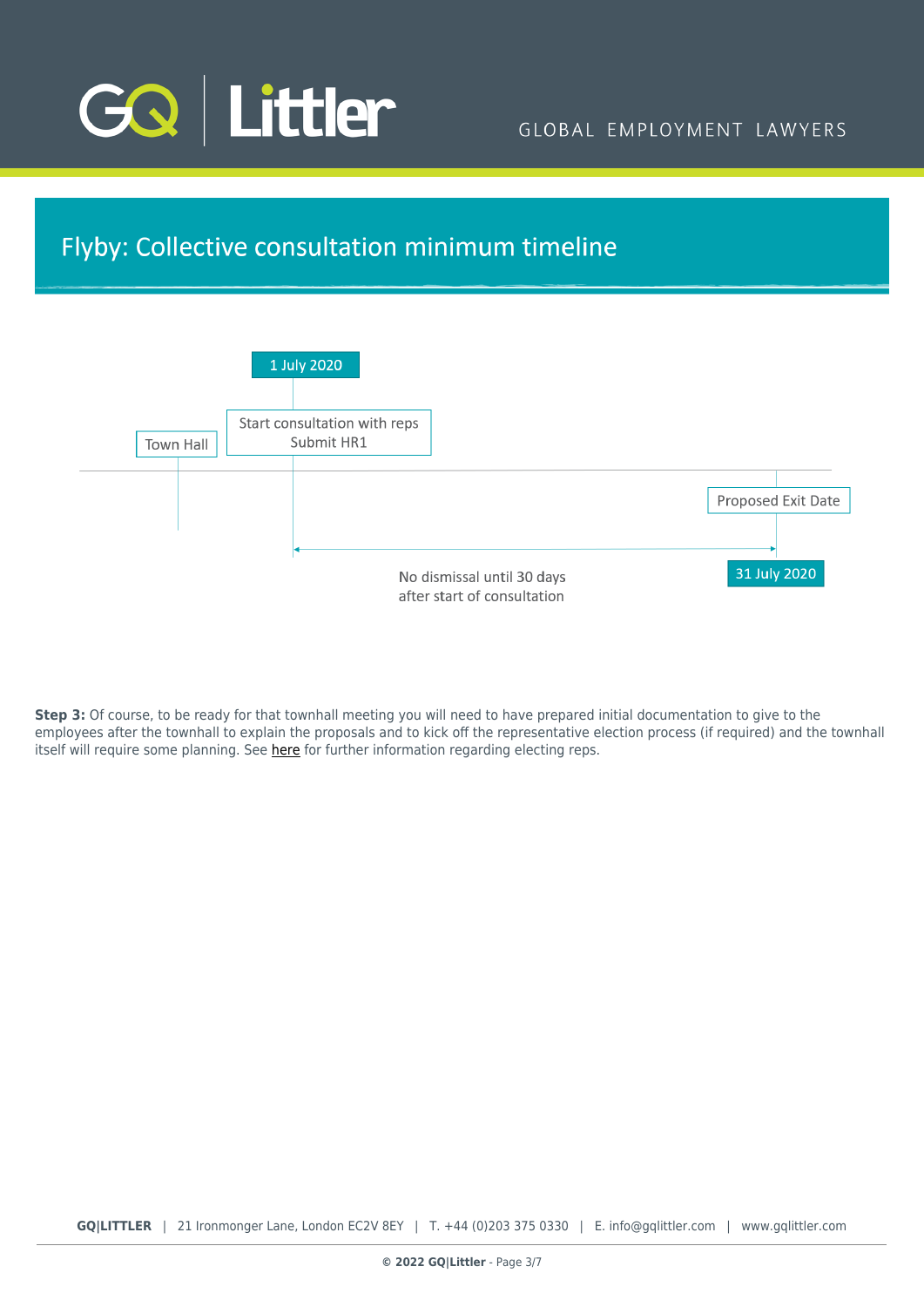

## Flyby: Collective consultation minimum timeline



**Step 4:** Given you will need around one to two weeks from the town hall commencing to the consultation to elect representatives, you would need to hold your town hall around 22 June.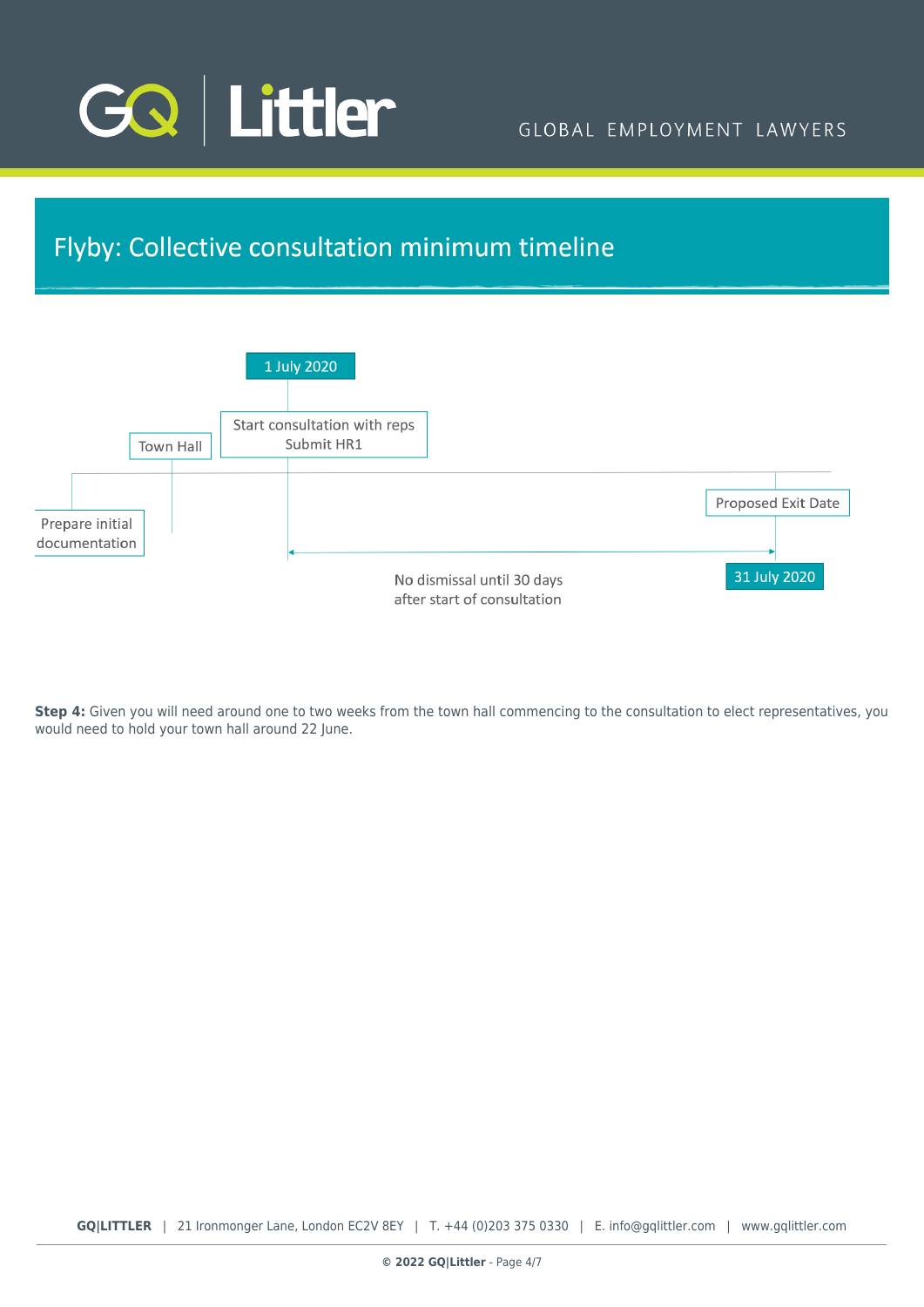

### Flyby: Collective consultation minimum timeline



**Step 5:** Presuming you will need at least one week to get input from the business and prepare the documents ahead of the townhall meeting as well as generally preparing for the process (such as deciding if and how employee reps will be elected), you actually need at least six to eight weeks to manage the process.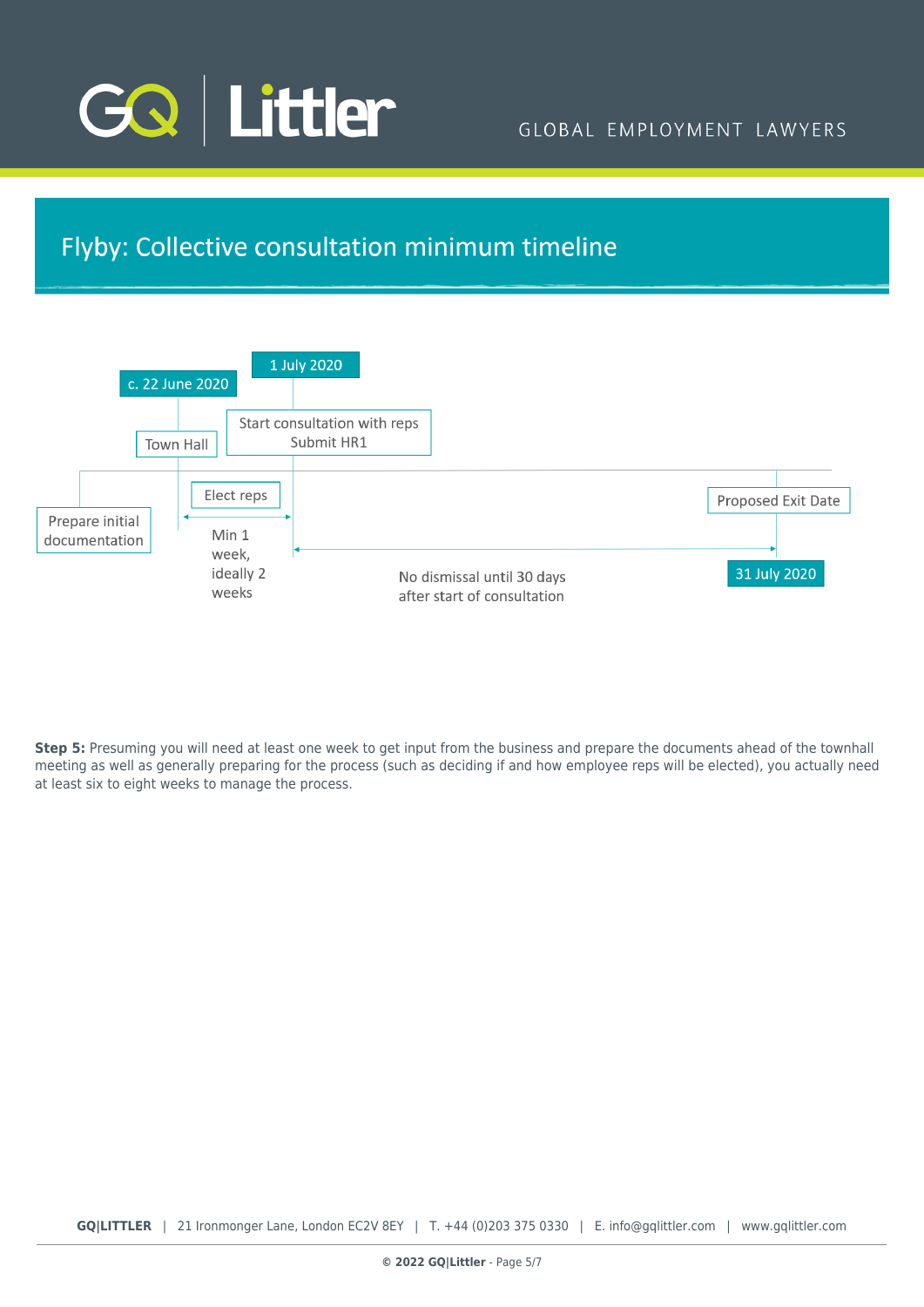

### Flyby: Collective consultation minimum timeline



**Step 6:** Finally, you need to consult within this timeline.

There is no set time for the consultation with the representatives but you must allow enough time for there to be meaningful consultation. This will vary from business to business and will depend on several factors.

Sometimes if these processes are well-planned, and the representatives have all of the information and answers to their questions promptly, the representatives will agree there is nothing more to discuss in a couple of weeks.

However, a poorly planned process can leave employees and their representatives confused and asking lots of questions to try and understand the proposals. This will mean more meetings and time taken up for Flyby as part of the collective consultation. It may push the end date back.

After collective consultation, you will still need to undertake individual consultation with those whose roles have been provisionally selected for redundancy. This will usually take around 2 weeks.